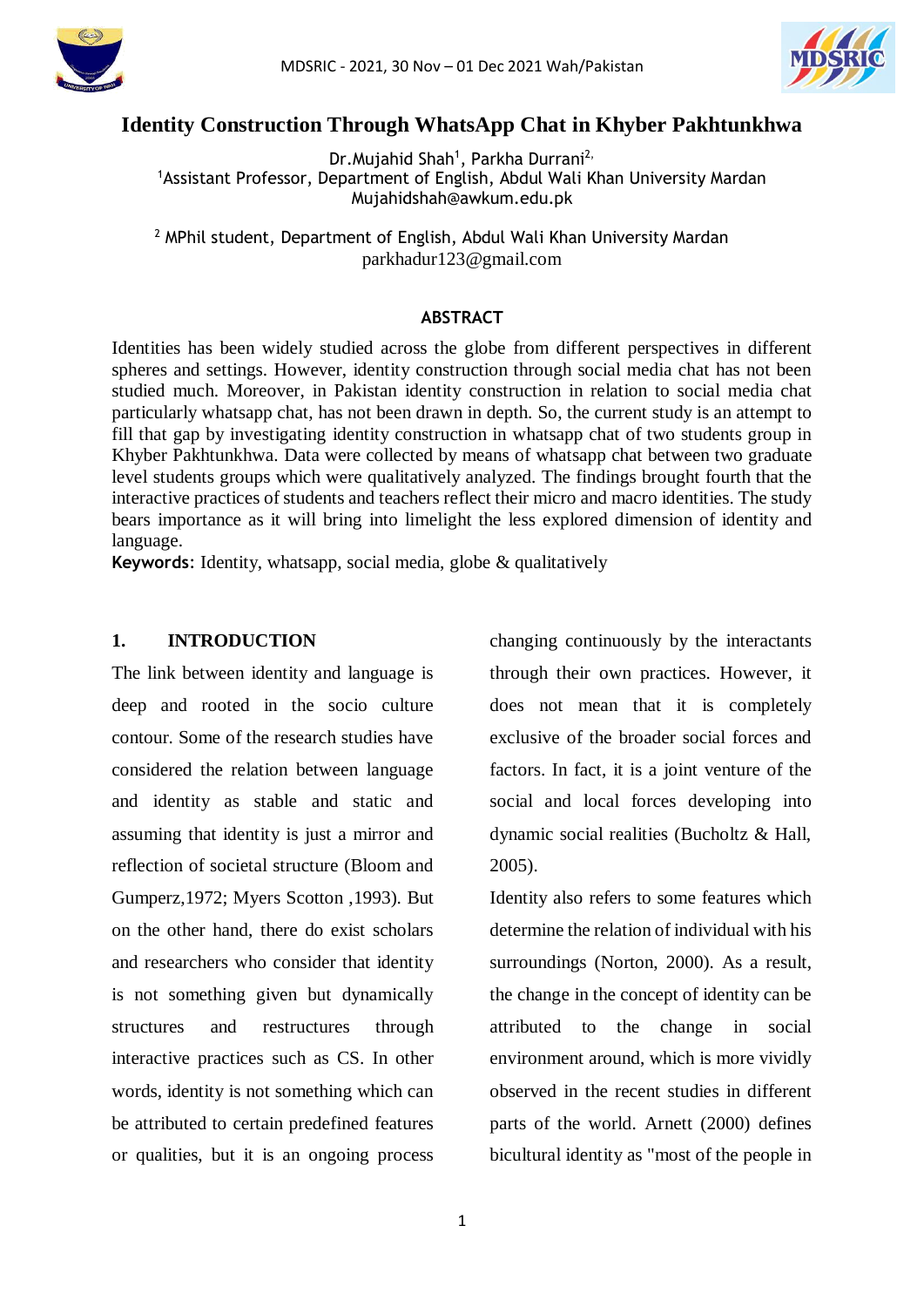



the world now develop bicultural identities, in which part of their identity is rooted in their local culture while another part stem from awareness of their relation to the global culture" (p.777). Both types of identities are retrained and maintained separately side by side (Lamb, 2009).

In Pakistan, as far as the investigation of WhatsApp chat and identity construction is concerned, it has not yet been properly explored. A qualitative investigation of CS as resource for identity construction has been the need of hour. Therefore, the current study will not only address the gap but also help in understanding the relation between WhatsApp chat and identity. Therefore, the existence of societies, social context and social culture are essential for the growth of languages and speakers. This means that socio culture, socio political and historical background of the speaker are closely engaged in the negotiation between self and others. So, identity can be defined as the perception of a person about himself. It also refers to some specific attributes which determines the relation of an individual which his surroundings. The link between identity and CS in this context is deep and rooted in socio cultural counter of the community concerned. As a result, the change in the concept of identity can be attributed to the change in social environment around, which is more vividly observed in the recent studies conducted in

different parts of the world. The current study decade, the new developments, particularly in the field of communication and information technology have strongly affected humans thinking and way of livings, which led to the creation of multicultural and multi lingual societies and spaces. These new advancements have also changed people's conceptions of self and others, which are clearly reflected in their interactive practices and behaviors. Therefore, the study is important as it will give a new insight and direction to identity construction on one hand, and further their understandings about the link and relation between the interactive practices and the social world around on the other.

# **1.1 Objectives of the Study**

This objectives for this study are as follows:

- To explore the student's identity construction through Whatsapp chat.
- To determine the link between micro identity and macro identity of the students

#### **1.2 Research Questions**

- 1: How do the students construct their identities through WhatsApp chat?
- How do the micro identities of the students lead to their macro identities?

# **1.3 Delimitation**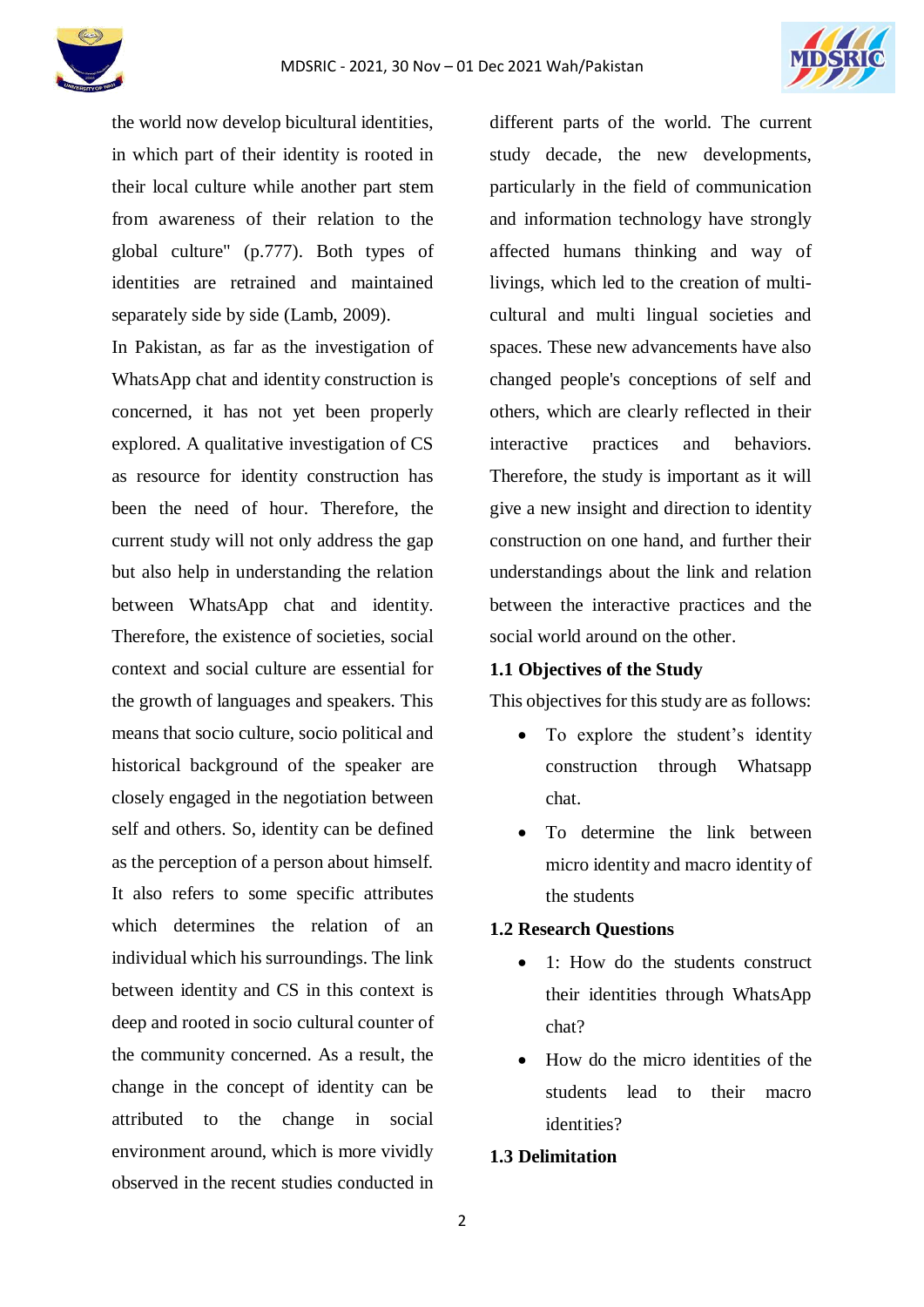



The current study is delimited to the setting of public sector university i.e. Abdul Wali khan University Mardan.

# **2. LITERATURE REVIEW**

Identity refers to the fact how an individual sees himself in relation to the world across space and time. In other words, identity basically refers to some specific features which determine the relation of an individual with his surroundings which has been approached from two different perspectives: Static and dynamic. Identity as a static concept is something old, which focused the stable psychological and social dimensions. They believed that identity is fixed and what a man does to reflect psychological and social structure through their interactive behaviors and practices (Fishman, 1965). While the proponents of dynamic/non-essentialist school of thought take it as dynamic, fluid, multiple and subject to change. The static concept is now an outdated one and most 0f the current identity related studies advocate for the dynamic concept of identity. Hall and Nilep (2015) very recently published a detailed overview on identity where they have given a historical overview of different theoretical paradigms on the identity. They have classified these studies into four main streams.

1: In the first category they have included studies which have explored CS and identity construction from ethnographic perspective. These studies investigated identity in local speech communities. For example, Gumperz (1982) concept of ''we'' and ''they'' codes were correlated with certain prior identity positions such as solidarity and distancing.

2: The second tradition which began in 1990 focused on the nation state identities. These studies have tried to explore CS identities. For example, Cerulo (1997) focused on constructing and maintaining individual and group identity.

3: Third tradition emerged in 1990s onwards which has challenged the static functional approach by focusing on CS and identity from an introduction perspective. For example, Brown and Barton (2004) focused on identity as self-representation in educational field.

4: The third tradition step into fourth tradition, focuses on hybrid identities. Speaking broadly, the above mentioned fourth theoretical streams can be classified into two main approaches. The researchers not only challenged the ethnic and national classification of identities but also taken languages as fluid and dynamic which could not be classified into separate and discrete categories (Garcia and Wei, 2017**).** The focus on micro identities can be observed in King (2013).

The increasing access to internet among young generation has led to more research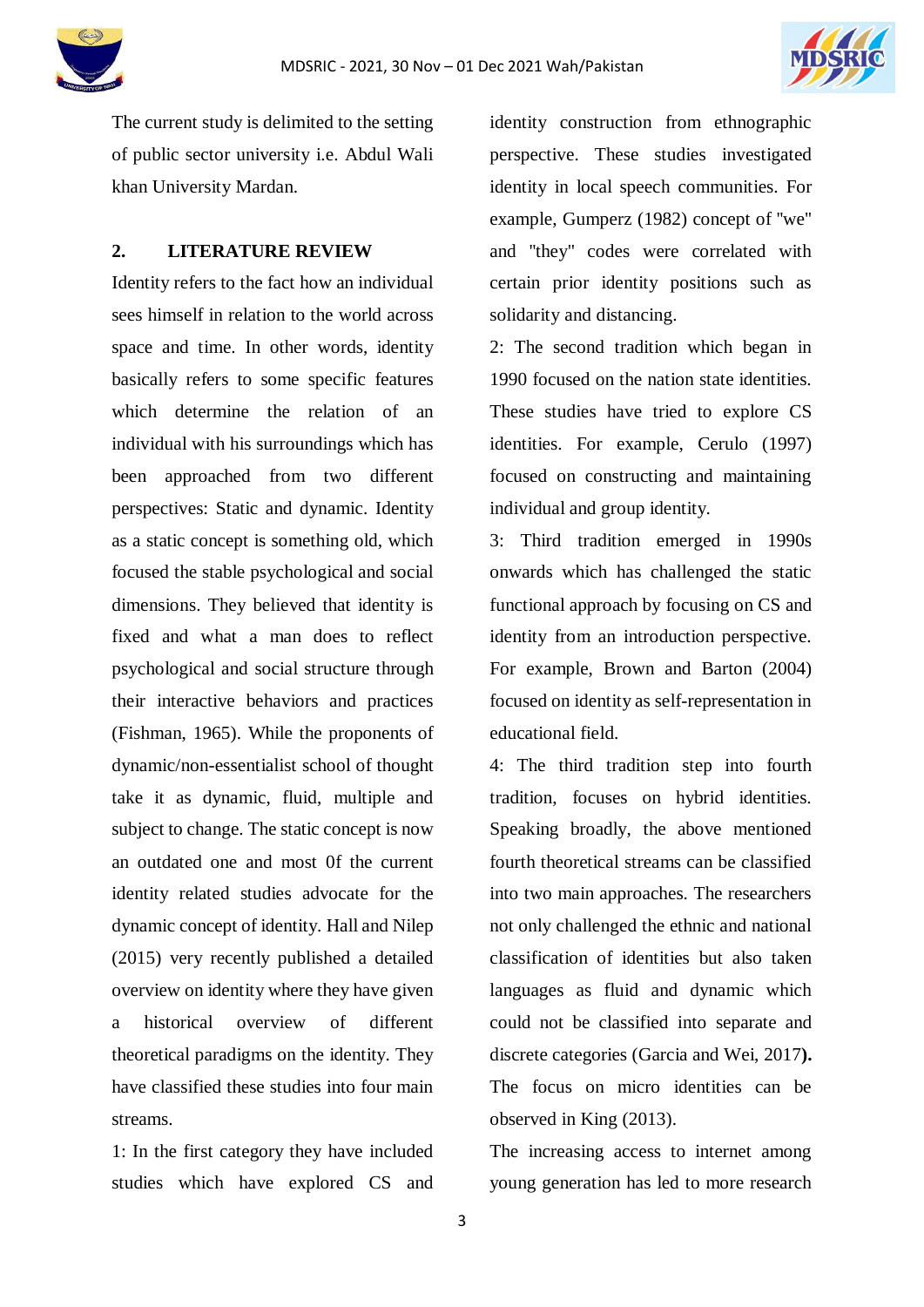



interest on the role of identity construction on internet in social networking sites (Hamburger 2013; Bosch 2009). Other areas of interest include how their online social interaction reflect the dilemma between privacy and disclosure of identities (Hargittai 2007; Livingstone and Brake 2010). Available evidences reveal that social networking with peers by means of new media has become an inseparable part of everyday lives of the young generation today and a tool that has a potential for learning and dynamism in knowledge production (Bosch 2009; Greenhow 2011; Dunne et. al. 2010). Many people connect to social networking sites at least once a day to check their profiles or to participate in different social interaction (Livingstone and Brake 2010).

Speaking broadly, the above mentioned four main theoretical streams can be classified into two main approaches essentialist and non-essentialist. Keeping in view the focus of the current paper, we have restricted the range of the review to the essentialist and non-essentialist.

Essentialist and Non-Essentialist

According to essentialist identity is fixed and it cannot be change while the educates of non-essentialist believes that identity is not something fixed, but it is structure and restores by the speaker through their interactive practices. Identity have been studied not only in face to face interaction

but some of the studies have explored identity construction in written and electronic media as well, for instance identity can be construct through WhatsApp chat as well. Therefore, keeping in view the dearth of identity construction through WhatsApp chat, the current research has tried to investigate the nature of identity construction. A growing number of researchers have tried to unpack the relation between CS and identity from a dynamic perspective. They have explored CS and identity in different domains. Some of the researchers have turned to explored identity construction in teachers and student's interactive practices. For example, Gu and Benson (2015) explored the identity construction of Chinese teachers in Hong Kong. The study showed that in the WhatsApp chat the students construct their identity in a dynamic way, wherein they are guided by their broader social economic and socio-cultural backgrounds. A critical look at the study reveals that there appears an over emphasis on the socio-cultural background of the speakers, while the micro dimension is comparative less focused. Besides they tried to link the micro with macro in a direct manner, which creates a gap between the two levels and makes the study disjointed. The study showed that participants in the WhatsApp chat were involved in developing their identity level. The study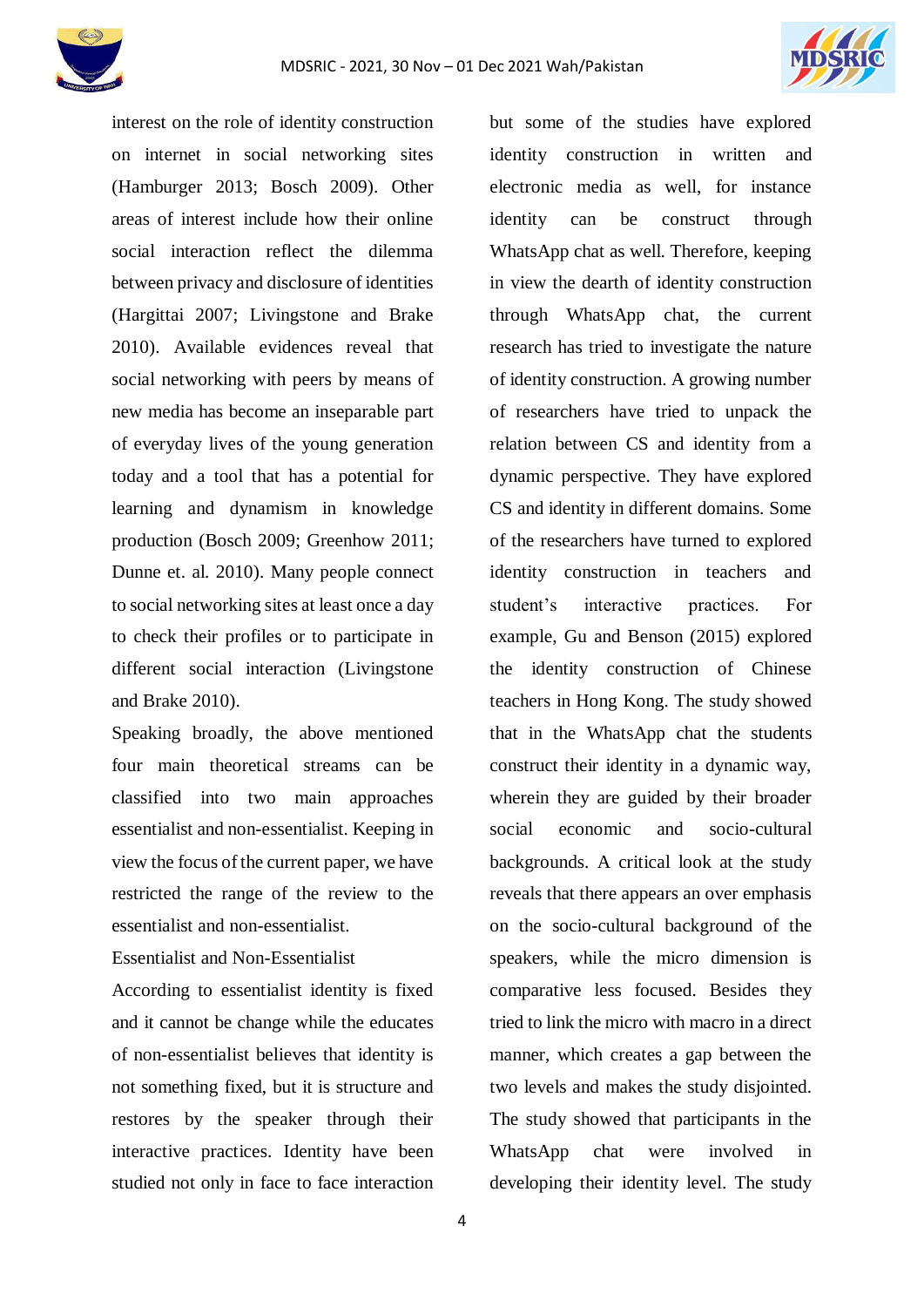



seems to be overreaching in bridging the connection between micro and macro identities. It gives a fleet of presupposed correlation between linguistics structures and its symbolic value and significance. The study tried to show that how students construct their identities through WhatsApp chat. The study investigated identities construction in the interactive practices of international university students in Taiwan. Data collected through WhatsApp chat. The finding showed that the students discursively construct their identities through WhatsApp chat. The study further suggests that linguistics identities such as in the current context, one should also take into consideration both.

Identities have been studied not only in face to face interaction but some of the studies have explored identities constructions in written and electronic media as well. For instance, one can construct their identity through WhatsApp chat, viber, messenger, Facebook etc. The study is a good compact one, but the findings are based on the WhatsApp chat of the students. The brief review shows that non-essentialist approached has changed the conception of identity from a static and stable phenomenon to something dynamic and emergent. The focus of identity changes from local to national to global spheres, merging the cultural, and boarders by providing equal opportunity to every

speaker to link and use their linguistics repertories.

In accordance to non-essentialist stance, identity cannot be dealt without understanding several terms. Self is 'who I feel myself to be'. Person is the 'perception of others in a socially defined role'. Ethos is 'person's identity as constructed in a context'. It refers to the inner qualities of self, evidenced by others. Subject position is 'social position in which self is located' (Joseph, 2004). Therefore, identity is 'a process of representing self rather than a fixed condition'. Keeping these terms in mind, the following study helps to understand the process of identity construction between two participants through Whatsapp chat.

However, in the current study, we have integrated the micro and macro as usual into macro level. Keeping in view the dearth of the research the current research has tried to investigate the nature of identities construction in the interaction and WhatsApp chat between two graduate level students. Moreover, in order to adopt a balance micro and macro integrated approach, the current research is guided that how two persons can construct their identities? The brief overview also highlights the facts that identity is an emerging phenomenon, which has not been studied much and needs further investigations. However, it was also noted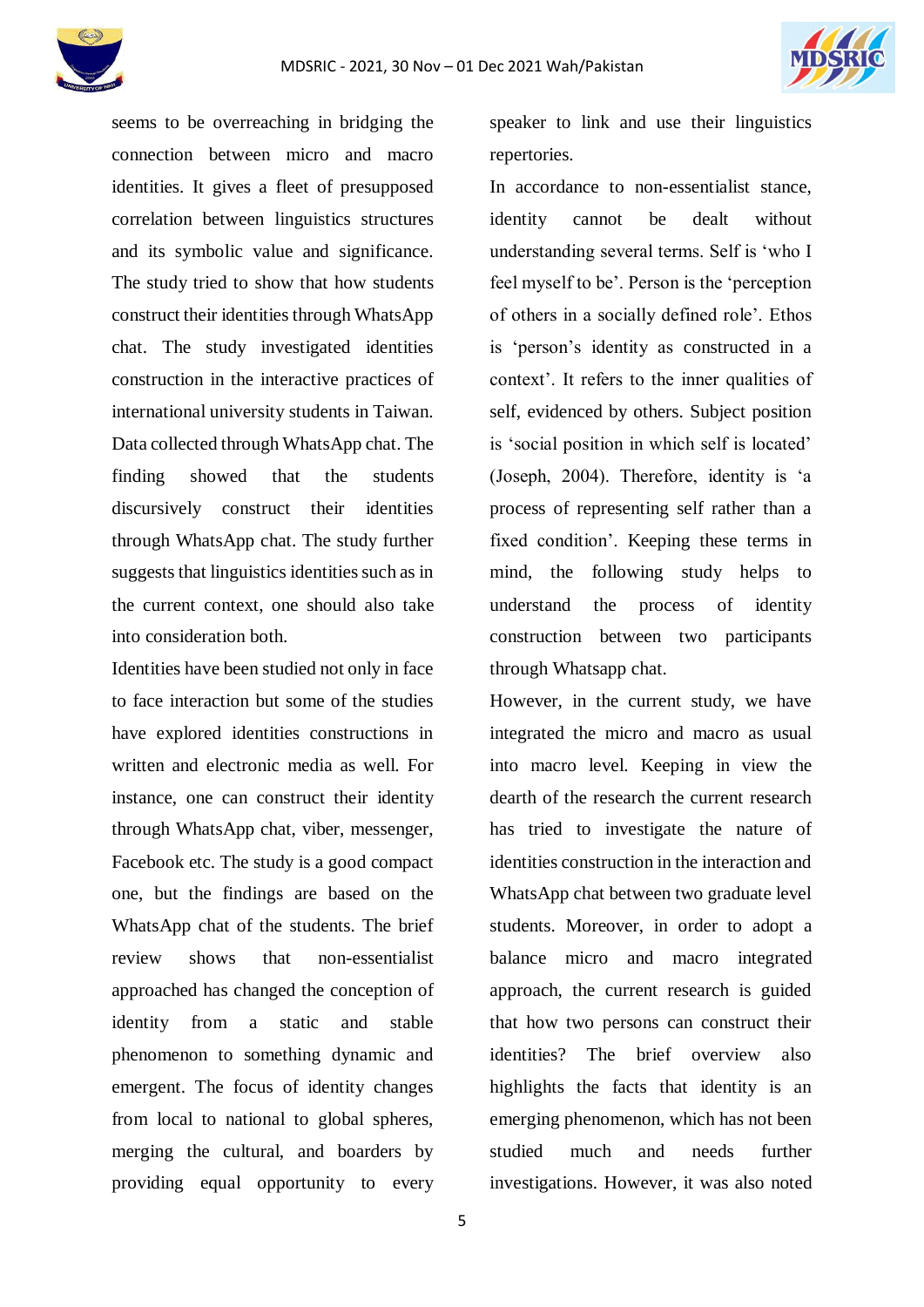



that the dynamic approach over emphasizes the dynamic aspects and is more inclined towards the micro dimension

# 3. **RESEARCH METHODOLOGY**

Generally, there are two broader approaches to research i.e. qualitative and quantitative. Quantitative is selfexplanatory in its meanings and implications. Quantitative research involve quantification dealing with statistical measurement and facts and figures while on the other hand qualitative research is exploratory in nature apply to in depth investigation of an unknown phenomenon (Creswell 2013). So, keeping in view the nature of current study, WhatsApp as resource for identity construction, and research questions which are open in nature, it was deemed appropriate to opt for qualitative research. Than in qualitative paradigm, as the current study approached human activities in a particular sociocultural setting, therefore, ethnography as research method was opted.

# **3.2 Setting and Participants**

As the study was exploring identity construction in the context of Pashto and English in higher education and consequently, the study was conducted in Abdul Wali Khan University Mardan a public-sector university in KP.

Qualitative research tends to collect data in the field at the site where participants experience the issues under study. For this

study, data was gathered by taking WhatsApp chat among 3 job seeking graduate students from Abdul Wali Khan University Mardan. These students were having BS English educational background. The age of these students ranged between 22-24 years. Before proceeding with data collection, all formalities were fulfilled.

# **3.1 Data Collection**

After fulfillment of all formalities, data were collected by means of observations of WhatsApp chat among three graduate students. Creswell (2013) talks about the role and nature of observation in qualitative study in multiple observations in qualitative studies as researchers often engage in multiple observations during the course of a qualitative study and use on observational protocol for recording information while observing (p.244).

In the following extract, the participants were observed to be exhibiting a particular aspect of identity construction during their conversation. The participant A plays the role of a conversation starter i.e. at the micro level according to Bucholtz and Hall (2005). The participant B plays the role of a guide as his/her answer is straightforward and the answer involves normal tone. Therefore, the inquirer replied with the word "thanks". However, the next response of the participant involved sarcastic tone. Hence, he/she plays the role of a sarcastic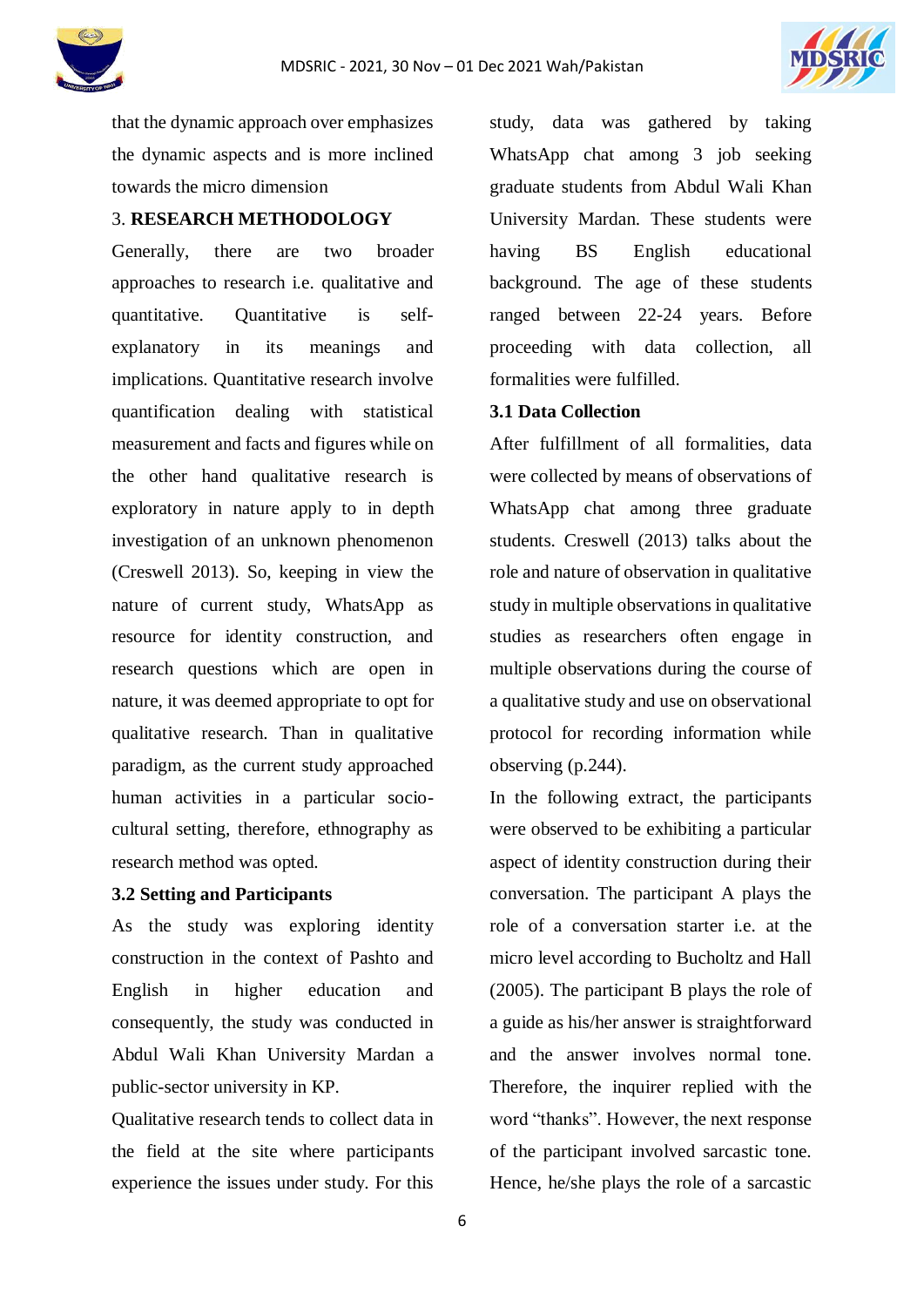



advisor as the response shows that if the participant A already had a job, so he/she should not have been concerned about the evening shift. Therefore, the response of the conversation starter is also aversive as he/she uses the word stupid. The participant C ignores the reply as he/she does not say anything in response. Hence, the conversation ends without the involvement of a parting or thanking phrase. The microanalysis of the conversation was based upon the fact that the use of different languages indicated different kinds of identities. The Urdu words indicated the regional identity at the macro level as it involves the use of the national language. The use of English words indicated the elite class identity as the English language enjoys a very prestigious status in Pakistani society.

*A: Salam everyone! School ma Jo Double shift program aaya hai us ma Jo already teacher hain unhe appoint krhn gy k new condidates ko rekhain gy? Plz guide me. Translation: Hello everyone! Are new candidates supposed to be considered for job at the schools, according to the double shift program? Please, guide me. B: Jo already ausi school ma job pe hai aus ko be moqa hai evening ma shift lenay ke leway. Frist aus ko moqa dengay. Agar school walay instrested na ho to dosro candidate ko moqa dengay.*

*Translation: Those who are already on job would be given chance for the evening shift. If they are not interested, the unemployed ones would be offered the job.*

*A: Ok. Thanks.*

*B: Welcome.*

.

*B: Di berozgara la moka warkae kana tasu already teacher yae.. New candidates ba akhali.*

*Translation: Let the unemployed ones be given chance, you already are a teacher. The new candidates will be considered. A: Thanks for your stupid information.*

# 4. **ANALYSIS AND DISCUSSION**

The interactions were analysed guided by Bucholtz and Hall (2005). The model proposes the analysis of data at macro and micro levels. In order to identify the micro and macro identities, the data was approached from the perspectives of the question that how the two participants constructed their identities through WhatsApp chat. The above chat was taken from WhatsApp which was a conversation between two graduate level students. They both were unknown to each other. Both participants tried to construct micro and macro identity throughout their conversation. The micro identity here refers to small scale process of representing self, while macro identity refers to large scale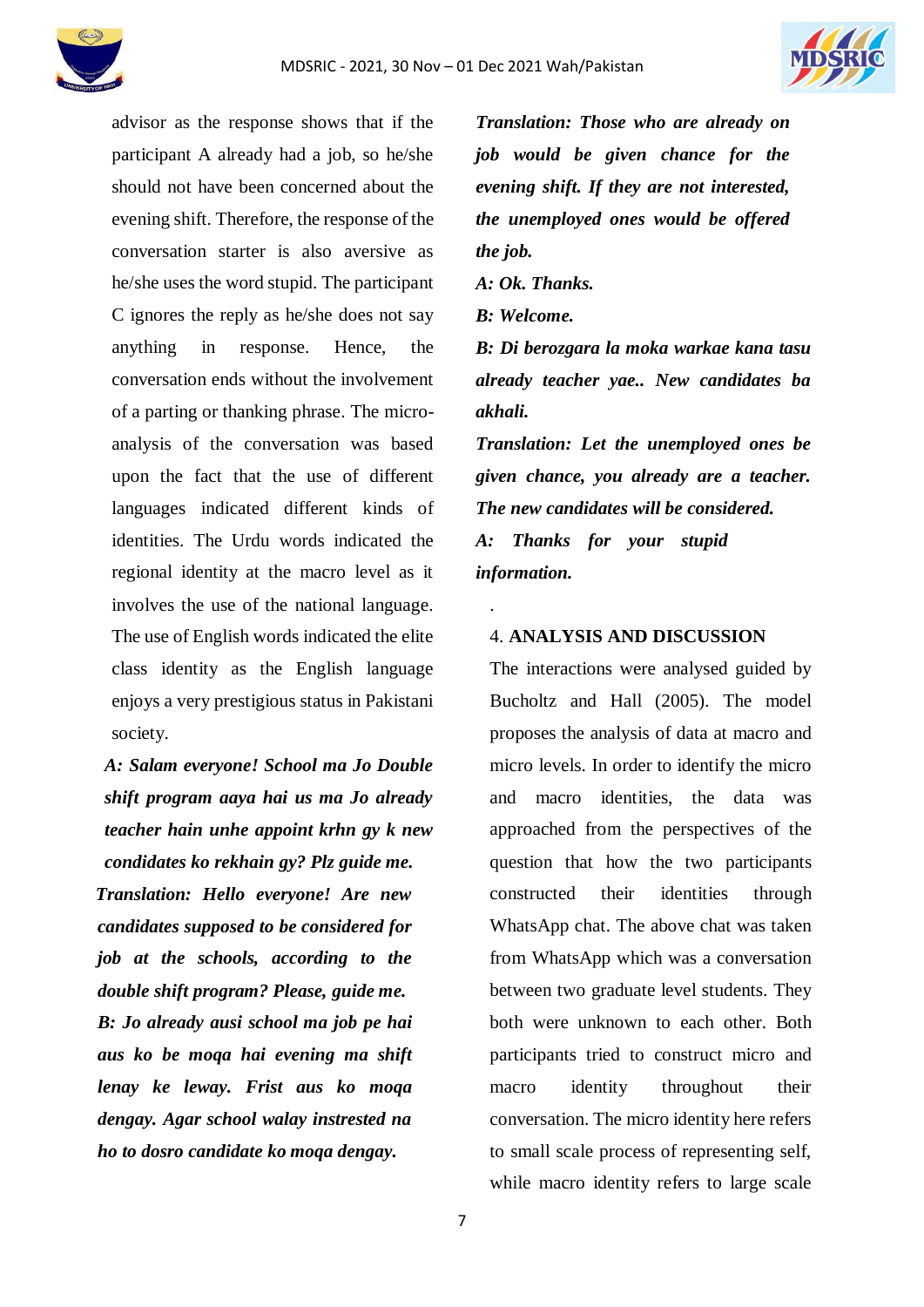

process of representing self. In the above data the micro identity of the two participants refers to their motivation and self-disclosure while macro identity refers to qualification which is graduation and their gender in the above chat.

For identification of micro identities, the chat was analyzed from the perspective of the question that how the speaker index their perception of self and others through their language in WhatsApp chat. The micro identities identified during the data analysis were conversation starter, guide and sarcastic adviser. Now these micro identities positions lead to macro level identity positions. In other words, the interactional sentences of the participants show their behaviour and practices which enabled us to mark their identity orientations, underlying their macro and micro identities, which are guided by their broader, social, national, historical and global ideologies and affiliations. To identify macro identity, data were approached from the perspective of the question that how the speaker index their perceptions of self and others through their language choices. The use of wishing words 'salam' represent their cultural and religious identity.

Here, only the word "wai" is from the Pashto language which indicates the word "says". This depicts the cultural i.e. Pashtoon identity of the individual although the rest of the comment is in the English language. The semiotic aspect of the post shows that two of the reactants liked while two of them loved the post. Hence, the comment shows a positive influence upon the audience as no one mocked it. According to the proposition given by Bucholtz and Hall (2005), it can be seen that the commenter is playing role of an advisor.

*A Mathew Arnold wai (says), 'Have something to say, say it as clearly as possible'. It's just a suggestion that avoid bombastic, complex and fancy vocabulary in competitive exams cz the examiner won't bother every time to consult dictionary. Peace out.* 

*B Mathew Arnold says, 'Have something to say, say it as clearly as possible'. It's just a suggestion that avoid bombastic, complex and fancy vocabulary in competitive exams because the examiner won't bother every time to consult a dictionary.*

In the next comment, the participant is again playing the role of an advisor but in a sarcastic way. He/she first explained that contextual meaning can sometimes be changed when using synonyms without proper consideration but then asks sarcastically about the dictionary. The confused face emoji and declaration of him/her to be afflicted by English adds fuel to the fire of sarcasm. Hence, the emoji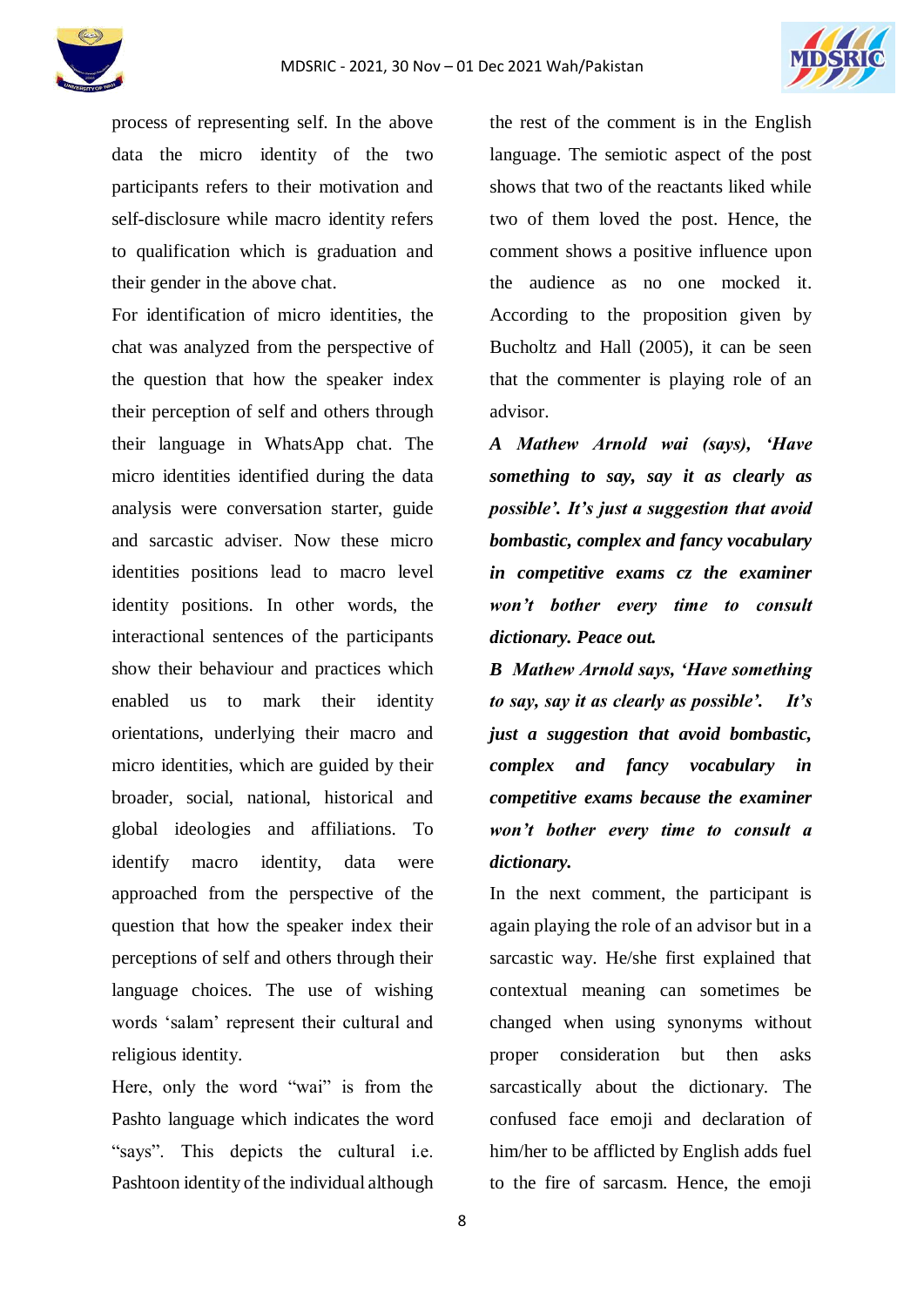



plays a complementary role towards the words used because it enhances the meaning instead of opposing it. Besides, one person has liked the post which shows his/her agreement to the remark.

*A: BHAI JAN (dear bro)synonymsuse KRTY WAQT BAZ AWQAT (sometimes while) sentence KA (of) sense HAI BEGAR JATA HAI (gets spoiled)… btw KONSI (which) dictionary use KRTY HO (do you)? ANGREEZI SAI MUTASIR INSAN*

*B Dear brother, while using synonyms, sometimes the sense of the sentence gets ruined. By the way, which dictionary do you use? (Confused face emoji) Englishafflicted dude!*

The analysis also showed that the above conversation is the integration of multiple cultures because of the use of different languages i.e. Urdu and English. The use of Urdu shows that the participant is constructing national identity by using national language. Likewise, English is used as a language of high prestige and the language of literacy therefore, both participants, A and B in order to project themselves as educated elite class turned to English. Although, both participants can understand each other languages which means that the participants are multilinguals.

Whatsapp communication is one of the most important application that the people use for communication. It is widely used across different fields of life. In academia the teachers andstudent quite freely use whatsapp for academic and personal purposes. This study found that the WhatsApp chat laid the base of identity construction on micro and macro levels. Micro identity refers to small scale process of representing self, like motivation, and macro identity refers to large scale process of representing self, like gender identity. A number of studies conducted in different parts of the world reported the integration of local and global cultures (identities). The study showed that the participants very rarely used their first language i.e. Pashto and continuously, tried to change their linguistic identity by using second languages i.e. Urdu and English. In other word, the speakers tried to hide their ethnic bend and tended towards the national and global ideologies.

# **5. CONCLUSION**

This study aimed to explore identity construction through WhatsApp chat and the link between micro and macro identity dimensions. The findings showed that the students have used their WhatsApp chat for construction of their identities. The micro identity orientations of the participants are directly linked with broader macro ideologies. For instance, the way students turn to English and their body language clearly indicate that they use English just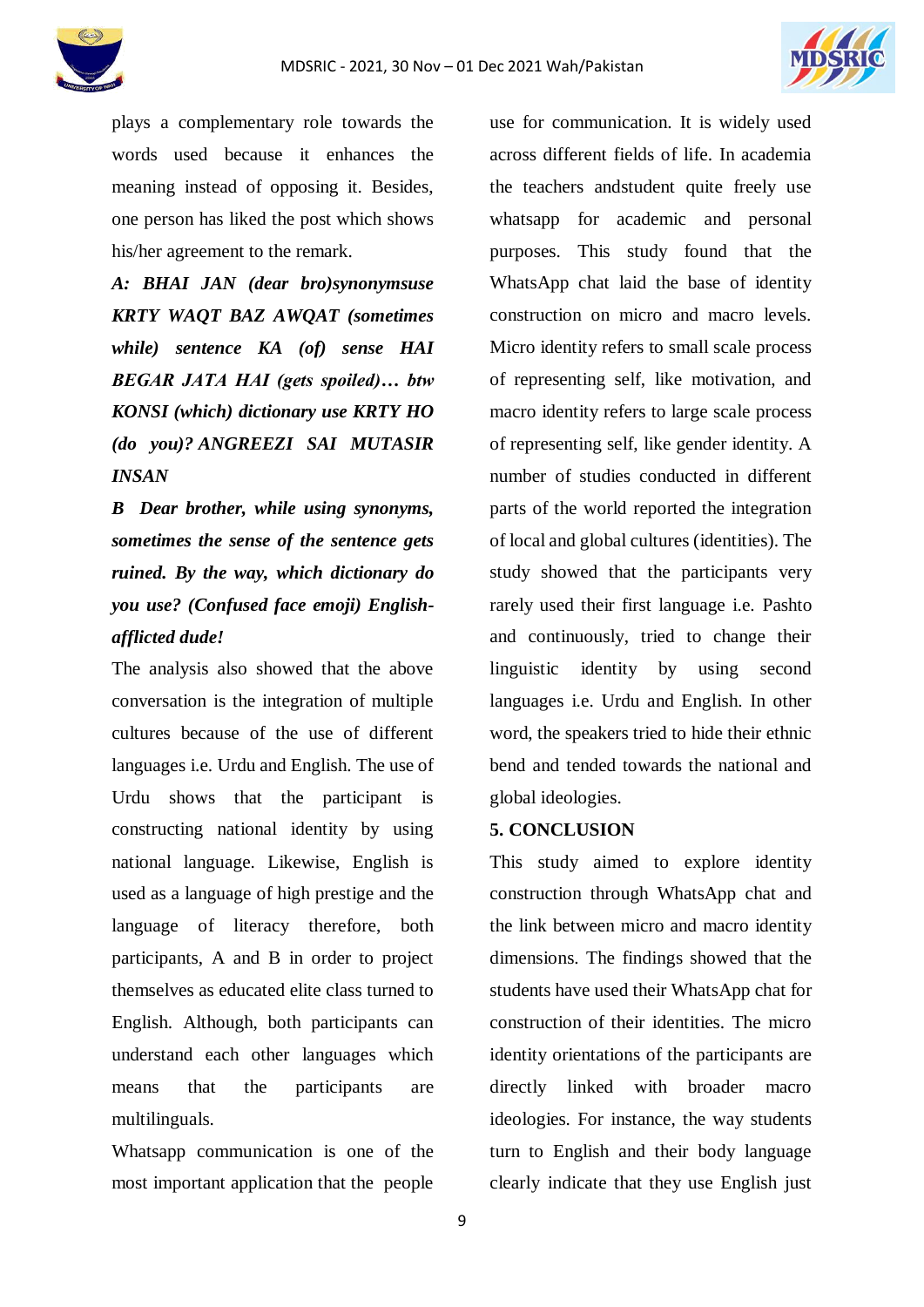

for social status and social standing. Their preference for Urdu is indexical of the comparative importance of Urdu symbolizing their national identity orientations. Their occasional use of Pashto represent their ethnic bend. In other words, their linguistic choices in one way or the other link with their social and ideological positioning.

# **6. REFERENCES**

- [1] Arnett, J.J. 2002. The psychology of globalization. American psychologist,57(10), 774:Chicago.
- [2] Bosch, T. E. 2009. Using online social networking for teaching and learning: Facebook use at the University of Cape Town.
- [3] Brown, R., & Barton, E. 2004. From the editors: Special issue on personal statements. *Issues in writing,* 15, PP 1-4
- [4] Bucholtz, M., & Hall, K. 2005. Identity and interaction: A sociocultural linguistic approach. Discourse studies, 7(4-5), PP 585- 614.
- [5] Burns, M.P. 2003. Collaborarive action research for English language teachers. Ernst Klett Sprachen.
- [6] Cerulo, K. A. 1997. Identity construction: New issues, new directions. *Annual Review of Sociology,* 23, PP 385-409
- [7] Creswell, J. W. 2013. Research design: Qualitative, quantitative, and mixed methods approaches. California, United States: Stage publications.
- [8] Dunne, Lawlor, M. A. & Rowley, J. 2010. Young people's use of online social networking sites- a uses and gratifications perspective. *Journal of Research in Interactive Marketing,* 4, PP 46-58.
- [9] García, O., & Wei, L. 2017. Translanguaging, Bilingualism, and Bilingual Education. *The handbook of bilingual and multilingual education*, 223.
- [10] Greenhow, C. 2011. Online social networks and learning. *On the horizon*, 19,PP 4-12.
- [11] Gu, M., & Benson, P. 2015. The formation of English teacher identities: A cross-cultural investigation. *Language Teaching Research*, *19*(2), PP 187-206.
- [12] Gumperz, J.J. (1982). Discourse strategies (Vol.1): Cambridge University Press.
- [13] Hall, K., & Nilep, C. 2015. Code switching, identity, and globalization.